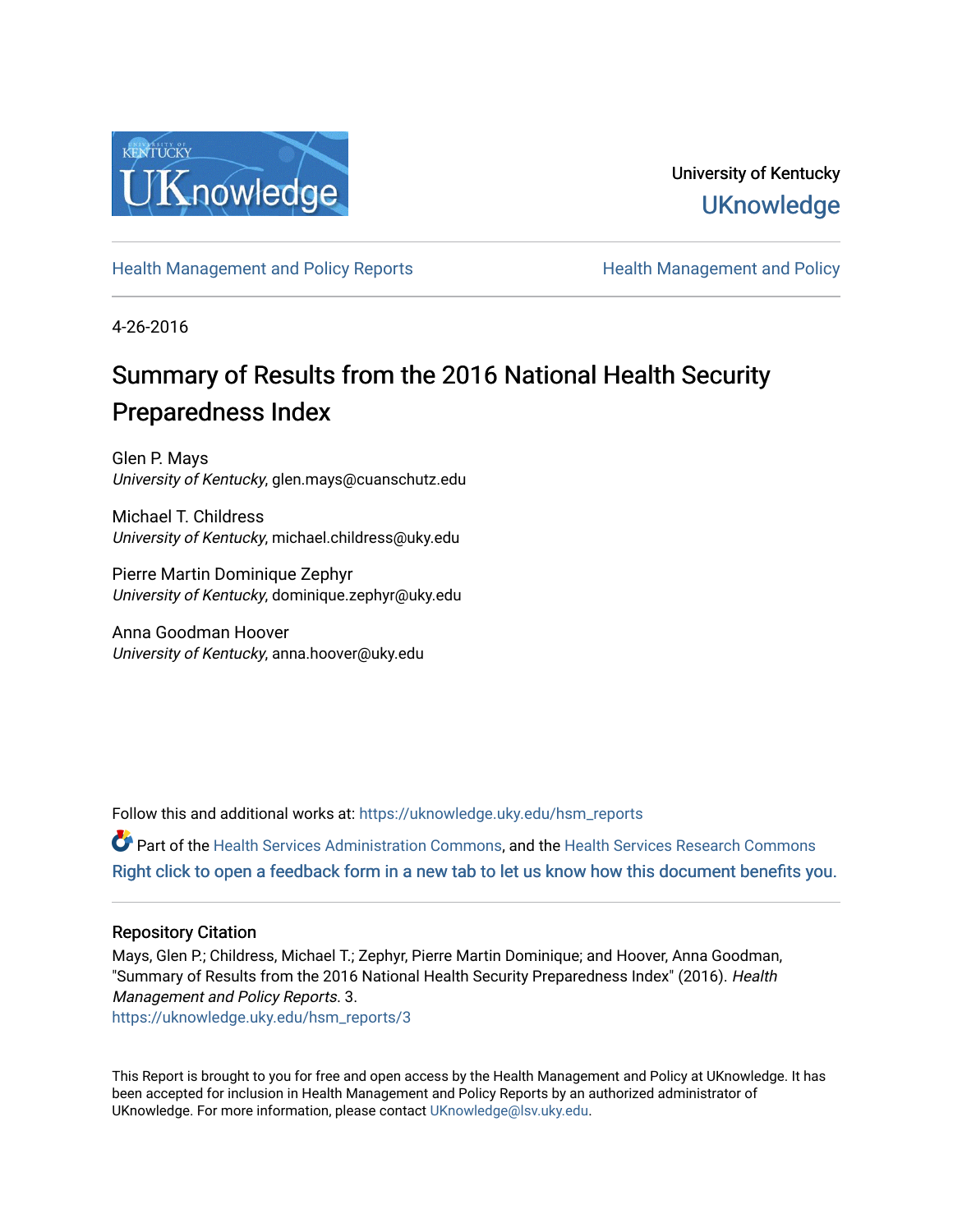# **PREPAREZ** NATIONAL HEALTH SECURITY PREPAREDNESS INDEX

2016 SUMMARY OF RESULTS

The National Health Security Preparedness Index tracks the nation's progress in preparing for, responding to, and recovering from disasters and other large-scale emergencies that pose risks to health and well-being in the United States. Because health security is a responsibility shared by many different stakeholders in government and society, the Index combines measures from multiple sources and perspectives to offer a broad view of the health protections in place for nation as a whole and for each U.S. state. The Index identifies strengths as well as gaps in the protections needed to keep people safe and healthy in the face of disasters, and it tracks how these protections vary across the U.S. and change over time. Results from the 2016 release of the Index, containing data from 2013 through 2015, reveal that preparedness is improving overall, but protections remain uneven across the U.S., and they are losing strength in some critical areas.

## **Key Findings**

- **Steady national progress:** The U.S. consistently improved its ability to prepare for and respond to disasters and other large-scale health emergencies over each of the last three years, with the Preparedness Index reaching its highest level of 6.7 out of 10 in 2015. This result represents a 1.8% improvement from the previous year, and a 3.6% improvement from 2013.
- **Strong response management:** The nation's greatest strength in preparedness lies in incident command, the ability to follow a standardized approach in managing the response to emergency events. Research shows that strong incident command leads to faster response times, fewer errors, and more efficient use of resources. Preparedness in this domain reached 8.4 in 2015, significantly higher than any other area monitored in the Index. These results reflect years of national focus on training government agencies, health professionals and community leaders in the incident command process and in practicing these skills regularly through exercises, drills and real events.
- **Gains in community resiliency:** The largest gains in preparedness occurred in an area of persistent weakness for the nation as a whole, that of *community planning and engagement.* Historically, the U.S. has struggled in its ability to develop supportive relationships among government agencies, community organizations, and individual residents and to develop shared plans for responding to emergencies. Research shows that relationships connecting people and organizations together can make communities more resilient to disasters; however, this domain stood out as the nation's weakest area of preparedness in the 2013 Index. Results from the 2016 Index, however, show that preparedness in this area has improved 8.4% by 2015, more than any other domain monitored in the Index. If maintained over time, these improvements will protect more people from adverse health consequences when disasters occur.
- **Losing ground in environmental monitoring:** The nation lost ground in its ability to monitor environmental hazards and maintain the security and safety of water and food supplies

in recent years. Preparedness levels for environmental and occupational health fell by 4.5% between 2013 and 2015. These losses pose challenges for the nation in detecting and responding to environmental risks on a timely basis, as exemplified by events like the recent water contamination crises in Michigan and West Virginia.

- **Geographic variation in preparedness:** The nation's health protections are not distributed evenly across the U.S., with a preparedness gap of 36% between highest and lowest states in 2015. Maryland achieved the nation's highest overall preparedness level of 7.6 in 2015, 14% higher than the national average. A total of 18 states achieved preparedness levels that significantly exceeded the national average in 2015, with many of these leading states located along the Eastern seaboard or clustered in the Upper Midwest and Southwestern U.S. Conversely, 16 states lagged significantly below the national preparedness level in 2015, including clusters of states in the Deep South and Mountain West regions. Some states with comparatively low levels of preparedness are located in geographic regions that face elevated risks of disasters, indicating a need for focused improvements in high-risk and lowresource areas.
- **Large and persistent state gaps:** State-level differences in preparedness were largest in the environmental and occupational health domain. The leading state achieved a preparedness level 2.9 times higher than the lowest state in 2013, and this gap widened to 3.4 by 2015. Gaps between the highest and lowest states also exceeded 2.0 for community planning and engagement and for healthcare delivery. Large differences in preparedness across states weaken national preparedness by limiting the ability of state, federal and local stakeholders to work together and share information and resources, a function known as interoperability. These preparedness gaps are particularly troubling because they leave some communities more vulnerable to disasters and emergencies than others, contributing to inequities in population health and wellbeing. The Index results suggest a need for sustained national efforts focused not only on improving preparedness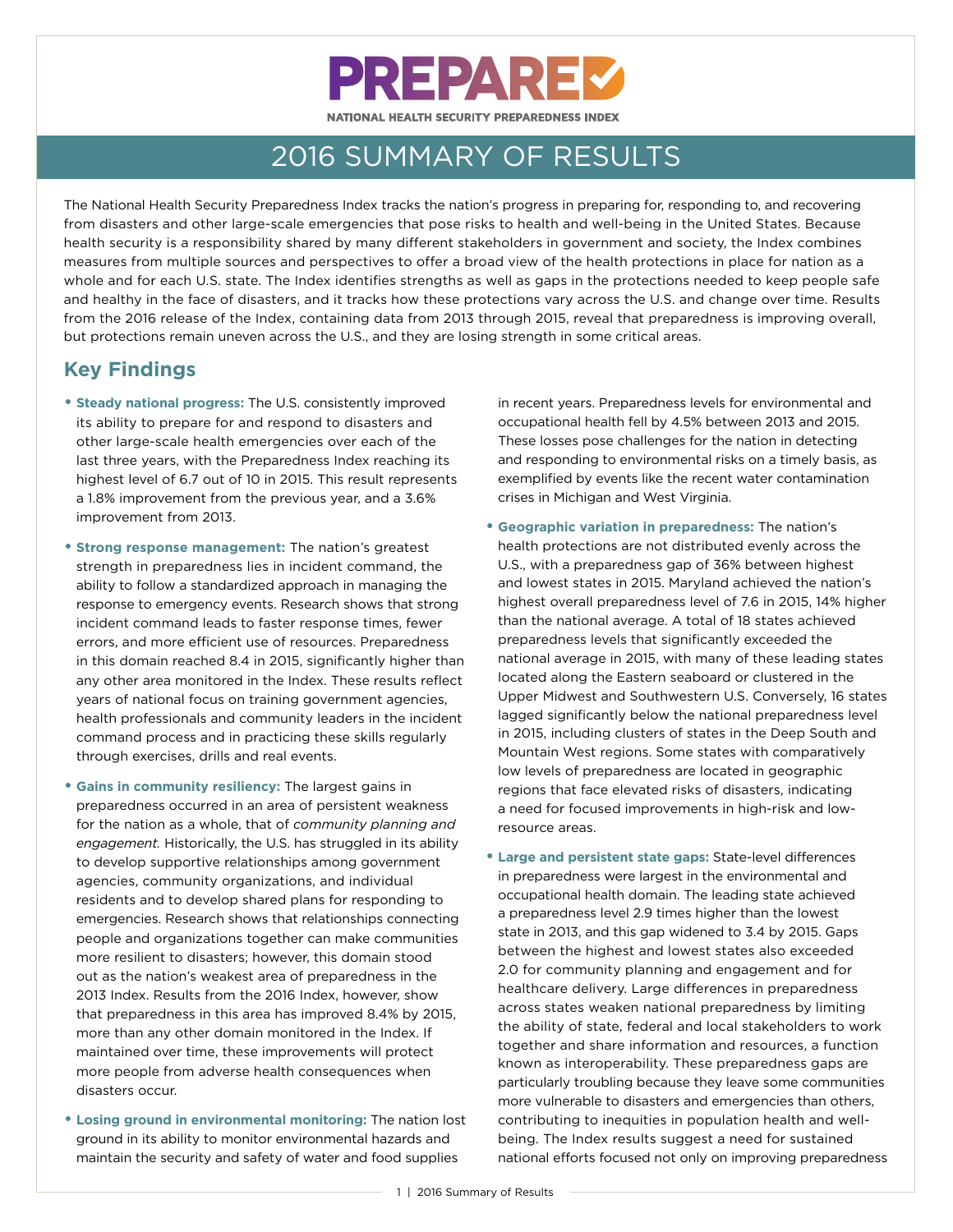levels overall, but also on closing gaps in preparedness across states and communities.

• **Encouraging state trends:** Most states are moving in the right direction, with preparedness levels trending upward for all but 4 states in the Index results from 2013 to 2015. Most of these improvements were relatively modest, but 5 states experienced large gains in preparedness of more than 7.5% (one standard deviation), indicating a statistically meaningful change. Ohio achieved the largest improvement of any state over this period, with

a 9.1% gain that brought the state in line with the national preparedness level by 2015. A total of 5 states achieved gains in preparedness during 2013-15 that significantly outpaced the improvements of the nation as a whole. Conversely, 5 states that were significantly above the national preparedness level in 2013 fell significantly below this level by 2015. States that have improved and fallen behind in preparedness during recent years offer valuable laboratories for learning about specific practices and policies that can strengthen health protections and resiliency across the nation as a whole.

## **A Closer Look at Index Results**

**1. National preparedness trended upward in most functional areas during 2013-15, except in environmental health and in healthcare delivery.** 



Source: 2016 National Health Security Preparedness Index. Vertical lines indicate confidence intervals.

**2. Preparedness improved in most states during 2013-15, but significant geographic differences remain. Gaps in the Deep South and Mountain West are particularly large.** 



Source: 2016 National Health Security Preparedness Index. Circles are proportional to relative changes in each state.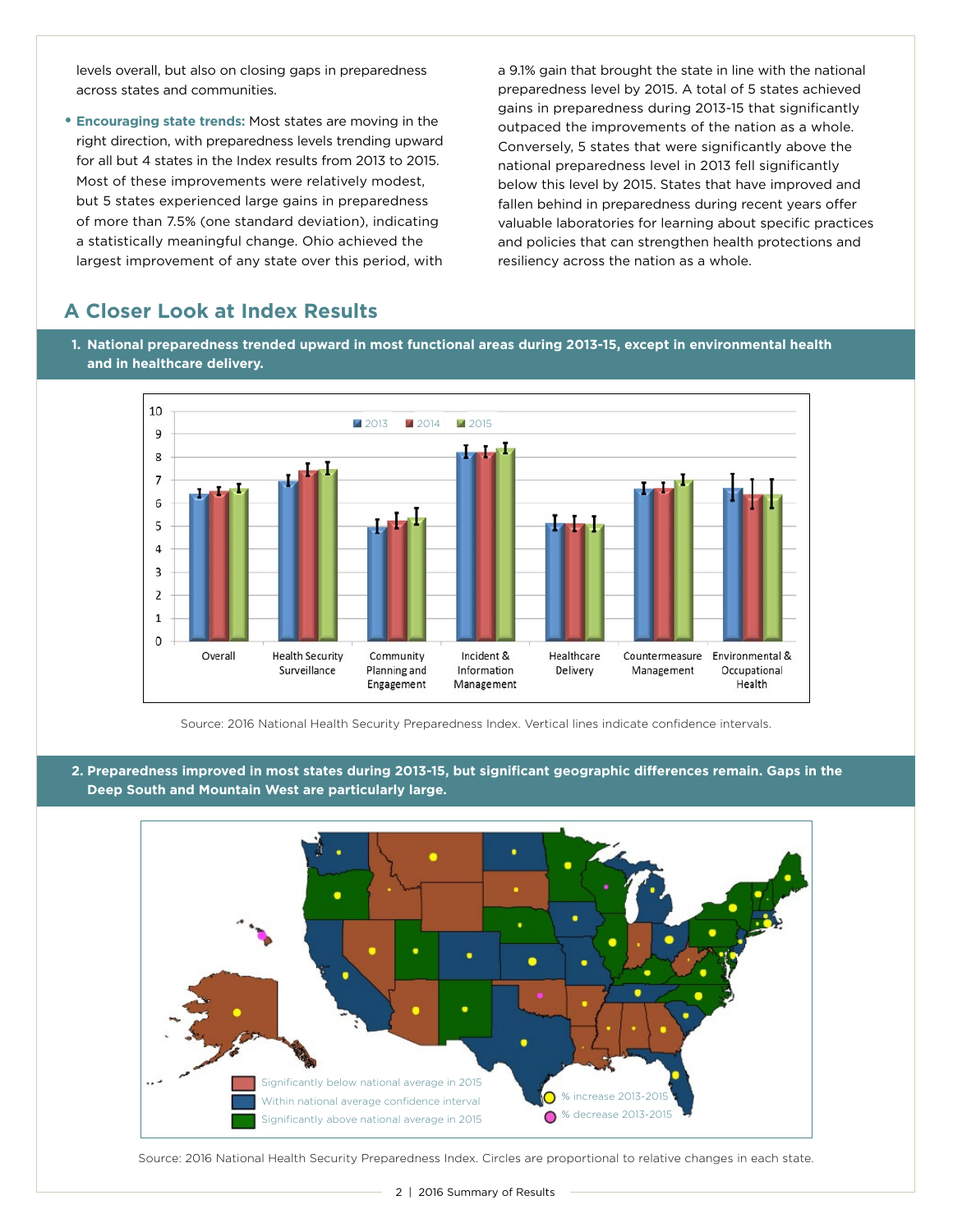



Source: 2016 National Health Security Preparedness Index.

**4. Preparedness improved across the U.S. in both above-average and below-average states. However, some belowaverage states continued to lose ground.** 



Source: 2016 National Health Security Preparedness Index. Each dot represents one state.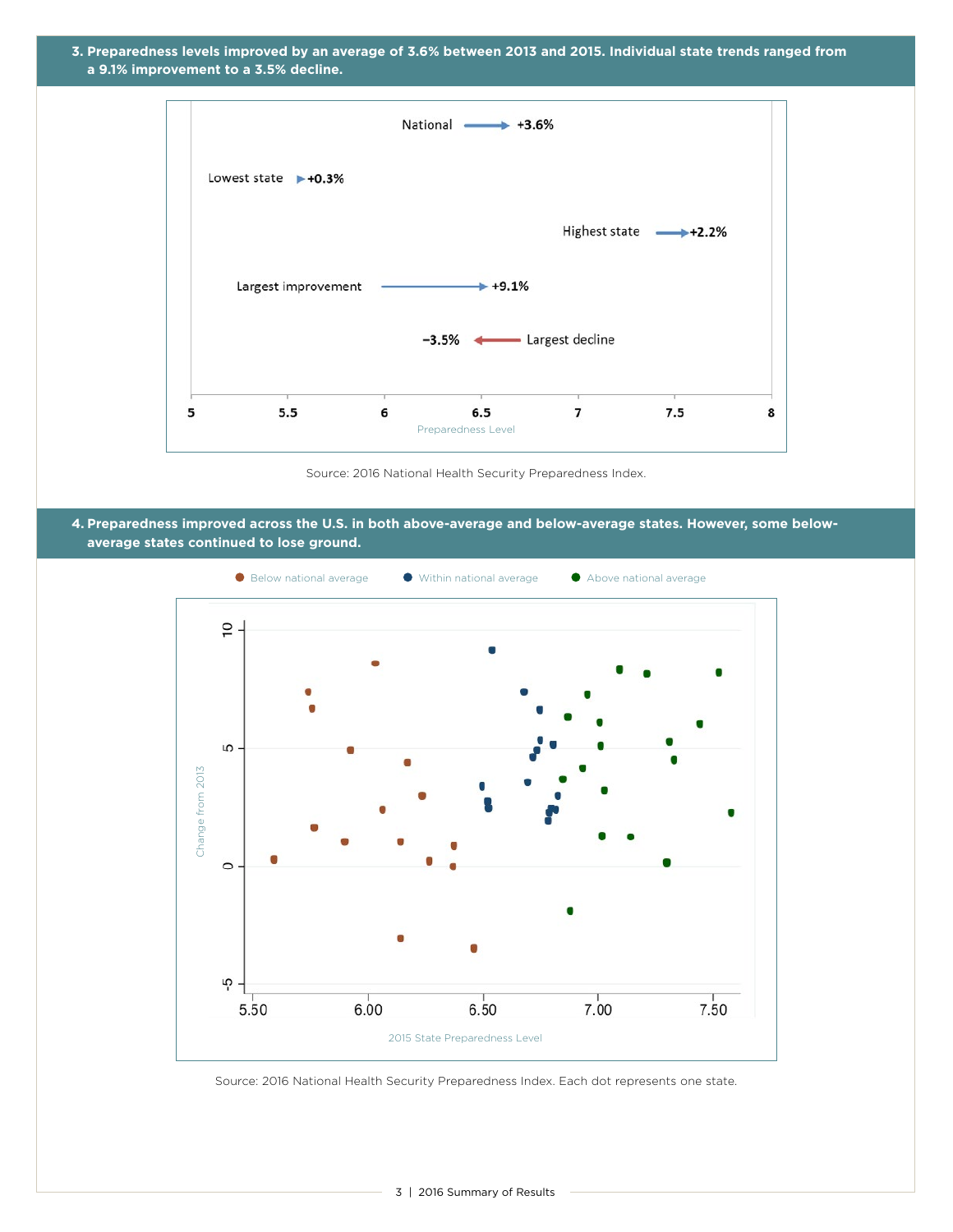**5. Gaps in preparedness between the highest and lowest states are large and persistent, and they have increased in environmental health and in healthcare delivery.** 



Source: 2016 National Health Security Preparedness Index.

#### **About the Index**

The 2016 Index is the third in a series of annual releases of data and analysis on national preparedness. The first two Index releases in December 2013 and December 2014 were supported by the U.S. Centers for Disease Control and Prevention and developed through a collaborative effort of more than 30 organizations led by the Association of State and Territorial Health Officials (ASTHO), the Oak Ridge Associated Universities (ORAU), the University of Pittsburgh Medical Center, and Johns Hopkins University. This work generated broad stakeholder input that created the Index's overall design and structure, and demonstrated the overall utility of the Index as a measurement tool. In January 2015, responsibility for the Index transferred to the Robert Wood Johnson Foundation, and key enhancements were made to the Index measures and methodology to extend its utility as a measurement tool. Results from the 2016 Index are not directly comparable to prior releases of the Index; however, the 2016 Index release includes results for three consecutive annual periods dating back to 2013, thereby allowing for valid comparisons over time.

#### **Index Content and Structure**

The 2016 Index measures more than 130 individual capabilities that research and experience have shown to be important in protecting people from the health consequences of disasters and other large-scale hazards and emergencies. Because no single agency or organization has the ability to support all of

the protections necessary to keep people safe and healthy in the face of these events, the Index reflects preparedness as a responsibility shared by many different stakeholders in government and society. Correspondingly, the Index combines measures from more than 50 different data sources and from multiple sectors in order to offer a broad view of the preparedness levels achieved for the nation as a whole and for individual U.S. states.

The Index measures are grouped into one of six domains representing broad areas of preparedness activity:

- **1. Health security surveillance:** actions to monitor and detect health threats, and to identify where hazards start and spread so that they can be contained rapidly;
- **2. Community planning and engagement:** actions to develop and maintain supportive relationships among government agencies, community organizations, and individual households; and to develop shared plans for responding to disasters and emergencies;
- **3. Information and incident management:** actions to deploy people, supplies, money and information to the locations where they are most effective in protecting health and safety;
- **4. Healthcare delivery:** actions to ensure access to highquality medical services across the continuum of care during and after disasters and emergencies;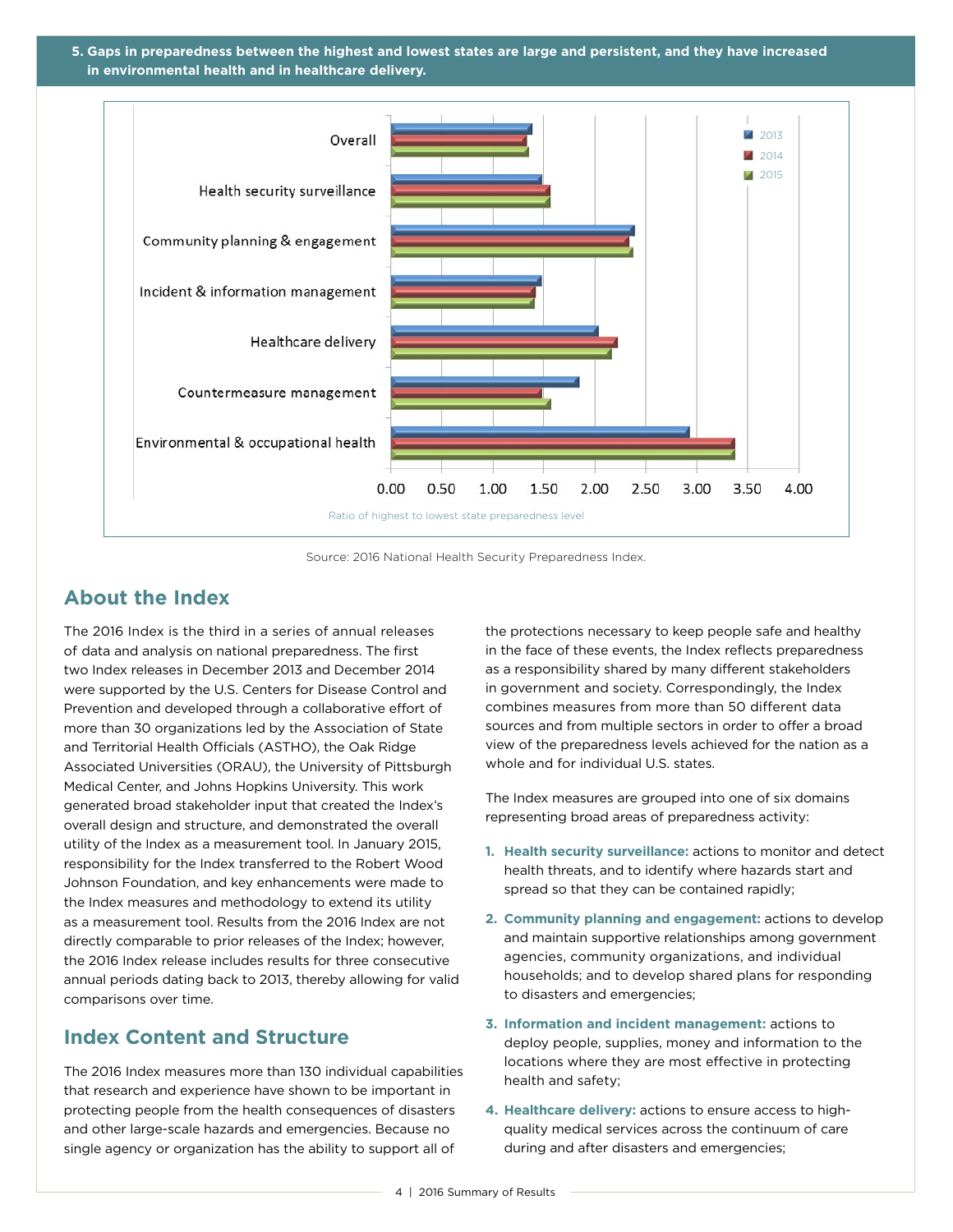- **5. Countermeasure management:** actions to store and deploy medical and pharmaceutical products that prevent and treat the effects of hazardous substances and infectious diseases, including vaccines, prescription drugs, masks, gloves, and medical equipment; and
- **6. Environmental and occupational health:** actions to maintain the security and safety of water and food supplies, to test for hazards and contaminants in the environment, and to protect workers and emergency responders from health hazards while on the job.

The Index further divides these six domains into a total of 19 subdomains reflecting specific areas of practice and policy. Individual measures are rolled up into summary measures for each of the 19 subdomains, and then combined into summary measures for each of the 6 domains and an overall Index composite measure. All summary measures are scaled along a range from 0 to 10, with 10 representing the highest level of preparedness. The Index produces summary measures for each of the 50 U.S. states individually, and for the nation as a whole. In this third annual release, the 2016 Index includes annual measures for the years 2013, 2014 and 2015.

## **Index Methodology**

Construction of the 2016 Index began with a pool of more than 200 individual measures identified by stakeholders involved in prior releases of the Index, and supplemented by a public call for new measures held during 2015. We used a series of measurement validity and reliability tests to weed out redundant measures and measures lacking a strong empirical association with the Index domain and subdomain areas. Measures for which updated data could not be obtained at least every 3 years for each U.S. state were also eliminated from the Index. The resulting set consisted of 134 individual measures, including a group of 18 measures defined as Foundational Capabilities because they reflect activities that are firmly ingrained in practice in all U.S. states and therefore do not vary across states or over time. Collectively, these measures provide a broad, multidimensional and multi-sectoral assessment of health security and preparedness. However, the Index may not reflect all important elements of preparedness due to the limitations inherent in existing measures and national data sources.

We convened expert panels to determine how much weight to give to each individual measure when rolling them up into summary measures for subdomains, domains, and the overall Index. Experts rated each measure based on its importance to health security and preparedness capabilities represented in each Index subdomain and domain. Before combining measures, each measure was standardized to a common scale using the min-max normalization method, and missing values were imputed using a regression-based multiple imputation method. Weighted averages were used to construct summary measures at the subdomain, domain, and overall Index levels for each state and each year. Foundational Capability measures were constructed as constants and averaged into the domain and overall summary measures using expert panel weights. State measures were then averaged to construct summary measures for the nation as a whole. All summary measures are scaled along a range from 0 to 10, with 10 representing the highest level of preparedness. Confidence intervals were estimated around each national summary measure in order to identify which states fall above, below, or in-line with the national measures. The time frame for each measure reflects the most recent data available for that year, which varies depending on the measure and its data source. One year differences in Index values may be conservative estimates of change because the data for some measures are updated every 2 or 3 years rather than annually.

For more information and full Index results, visit the National Health Security Preparedness Index website at [www.nhspi.org.](http://www.nhspi.org)